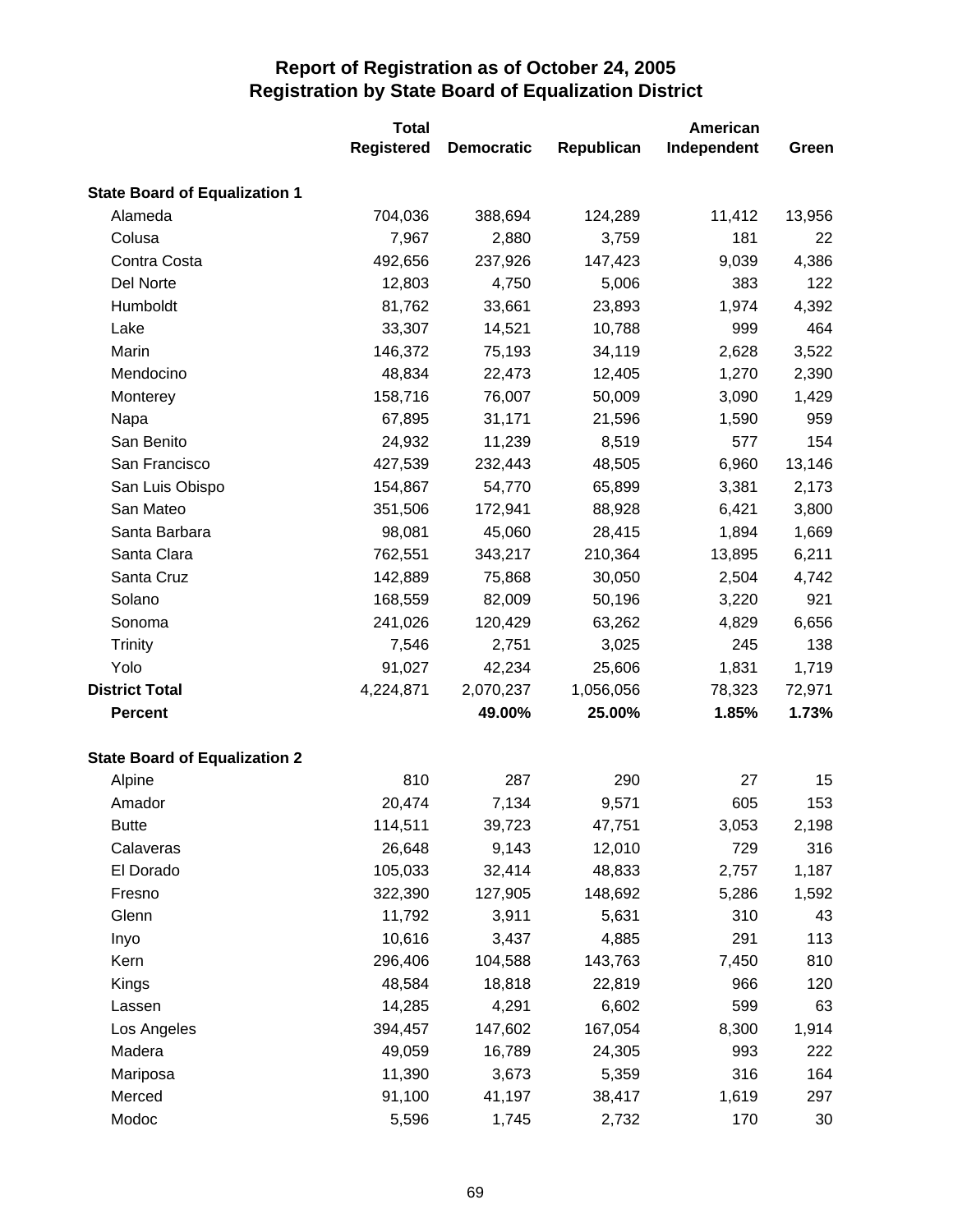|                                      |             | <b>Natural</b> | Peace and  | <b>Declined to</b>   |              |
|--------------------------------------|-------------|----------------|------------|----------------------|--------------|
|                                      | Libertarian | Law            | Freedom    | <b>Miscellaneous</b> | <b>State</b> |
| <b>State Board of Equalization 1</b> |             |                |            |                      |              |
| Alameda                              | 3,143       | 1,363          | 3,233      | 5,226                | 152,720      |
| Colusa                               | 33          | 3              | 24         | 21                   | 1,044        |
| Contra Costa                         | 2,187       | 528            | 1,199      | 3,312                | 86,656       |
| Del Norte                            | 92          | 5              | 41         | 113                  | 2,291        |
| Humboldt                             | 753         | 114            | 292        | 243                  | 16,440       |
| Lake                                 | 217         | 24             | 115        | 90                   | 6,089        |
| Marin                                | 796         | 123            | 324        | 448                  | 29,219       |
| Mendocino                            | 377         | 64             | 260        | 294                  | 9,301        |
| Monterey                             | 685         | 157            | 402        | 331                  | 26,606       |
| Napa                                 | 394         | 56             | 147        | 545                  | 11,437       |
| San Benito                           | 131         | 15             | 59         | 106                  | 4,132        |
| San Francisco                        | 2,296       | 565            | 1,681      | 653                  | 121,290      |
| San Luis Obispo                      | 991         | 146            | 288        | 1,879                | 25,340       |
| San Mateo                            | 1,636       | 357            | 830        | 874                  | 75,719       |
| Santa Barbara                        | 641         | 97             | 172        | 1,067                | 19,066       |
| Santa Clara                          | 4,555       | 665            | 2,071      | 1,900                | 179,673      |
| Santa Cruz                           | 1,230       | 155            | 482        | 1,130                | 26,728       |
| Solano                               | 686         | 97             | 324        | 934                  | 30,172       |
| Sonoma                               | 1,540       | 200            | 709        | 1,531                | 41,870       |
| Trinity                              | 78          | 12             | 31         | 98                   | 1,168        |
| Yolo                                 | 420         | 79             | 343        | 767                  | 18,028       |
| <b>District Total</b>                | 22,881      | 4,825          | 13,027     | 21,562               | 884,989      |
| <b>Percent</b>                       | 0.54%       | 0.11%          | 0.31%      | 0.51%                | 20.95%       |
| <b>State Board of Equalization 2</b> |             |                |            |                      |              |
| Alpine                               | 4           | 0              | 1          | $\overline{2}$       | 184          |
| Amador                               | 140         | 14             | 34         | 183                  | 2,640        |
| <b>Butte</b>                         | 777         | 89             | 494        | 730                  | 19,696       |
| Calaveras                            | 315         | 18             | 61         | 97                   | 3,959        |
| El Dorado                            | 724         | 73             | 288        | 710                  | 18,047       |
| Fresno                               | 1,055       | 206            | 500        | 440                  | 36,714       |
| Glenn                                | 39          | 9              | 40         | 29                   | 1,780        |
| Inyo                                 | 68          | 6              | 28         | 69                   | 1,719        |
| Kern                                 | 1,399       | 208            | 563        | 540                  | 37,085       |
| Kings                                | 140         | 33             | 25         | 437                  | 5,226        |
| Lassen                               | 94          | 12             | 27         | 70                   | 2,527        |
| Los Angeles                          | 1,817       | 448            | 1,513      | 2,366                | 63,443       |
| Madera                               | 197         | 34             | 70         | 219                  | 6,230        |
| Mariposa                             | 77          | 8              | 30         | 165                  | 1,598        |
| Merced                               | 231         | 44             | 149        | 133                  | 9,013        |
| Modoc                                | 41          | 3              | $\sqrt{5}$ | $\overline{7}$       | 863          |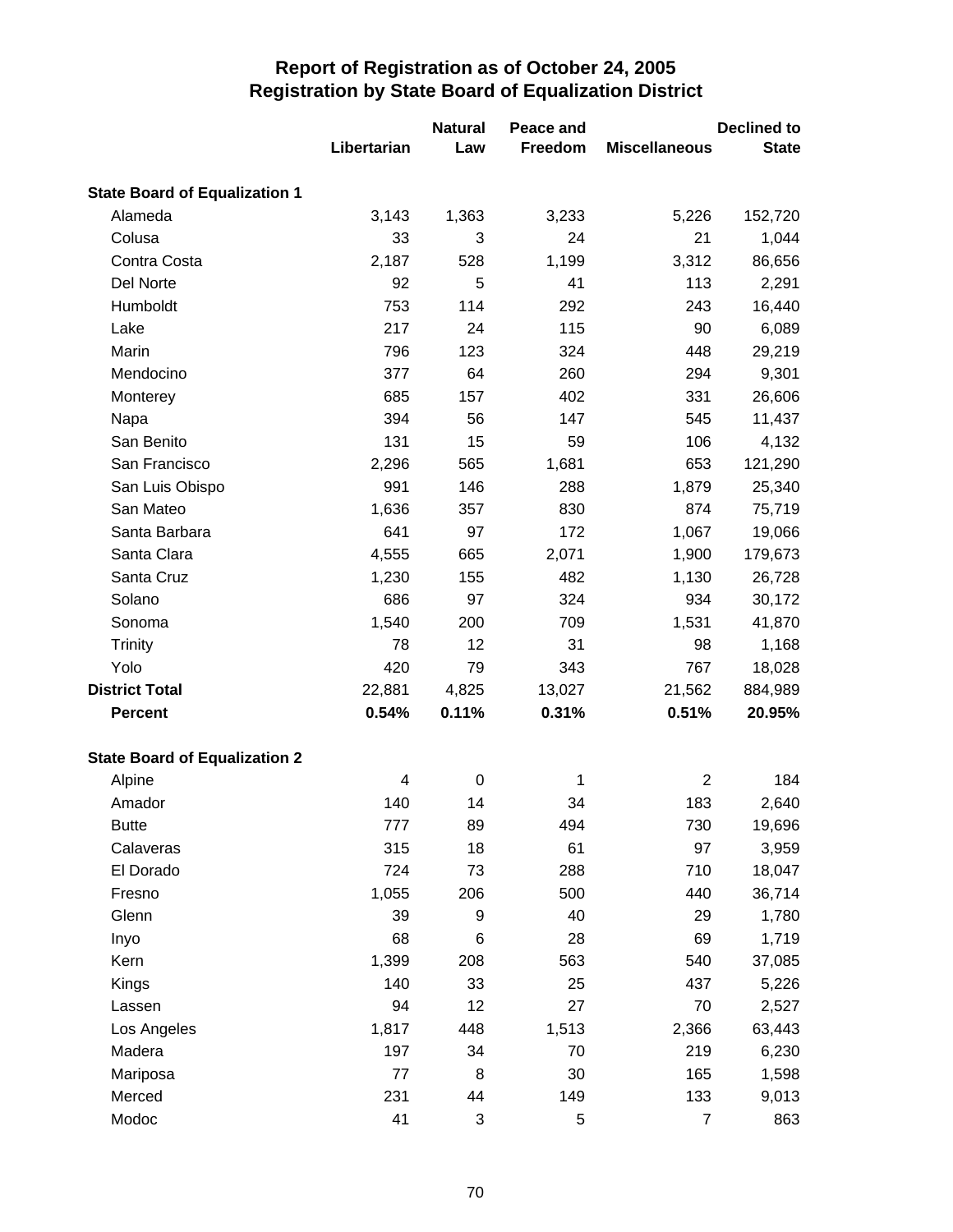|                                      | <b>Total</b>      |                   |            | American    |         |
|--------------------------------------|-------------------|-------------------|------------|-------------|---------|
|                                      | <b>Registered</b> | <b>Democratic</b> | Republican | Independent | Green   |
| Mono                                 | 6,842             | 2,157             | 2,689      | 204         | 131     |
| Nevada                               | 64,228            | 20,565            | 27,975     | 1,580       | 1,642   |
| Placer                               | 177,778           | 51,164            | 92,679     | 3,431       | 1,279   |
| Plumas                               | 13,995            | 4,676             | 6,081      | 479         | 128     |
| Sacramento                           | 629,847           | 268,531           | 222,043    | 14,091      | 5,950   |
| San Bernardino                       | 292,726           | 133,137           | 104,779    | 5,941       | 944     |
| San Joaquin                          | 271,439           | 113,879           | 116,635    | 4,649       | 934     |
| Santa Barbara                        | 87,476            | 30,216            | 38,952     | 1,776       | 800     |
| Shasta                               | 91,301            | 27,693            | 45,217     | 2,487       | 550     |
| Sierra                               | 2,214             | 699               | 942        | 88          | 21      |
| Siskiyou                             | 26,038            | 9,270             | 11,009     | 763         | 261     |
| Stanislaus                           | 220,197           | 90,091            | 93,810     | 4,495       | 879     |
| Sutter                               | 42,388            | 13,625            | 21,043     | 988         | 142     |
| Tehama                               | 29,814            | 10,168            | 13,511     | 1,132       | 132     |
| Tulare                               | 132,599           | 45,786            | 64,963     | 2,959       | 522     |
| Tuolumne                             | 32,916            | 12,006            | 14,517     | 930         | 316     |
| Ventura                              | 378,671           | 144,138           | 154,947    | 7,471       | 3,044   |
| Yuba                                 | 28,297            | 9,617             | 12,208     | 1,084       | 190     |
| <b>District Total</b>                | 4,051,917         | 1,550,075         | 1,732,714  | 88,019      | 27,102  |
| <b>Percent</b>                       |                   | 38.26%            | 42.76%     | 2.17%       | 0.67%   |
| <b>State Board of Equalization 3</b> |                   |                   |            |             |         |
| Imperial                             | 53,890            | 29,140            | 15,077     | 970         | 123     |
| Los Angeles                          | 112,935           | 43,930            | 45,352     | 1,774       | 899     |
| Orange                               | 1,491,009         | 447,457           | 718,878    | 29,344      | 8,243   |
| Riverside                            | 776,962           | 267,605           | 361,505    | 17,081      | 2,931   |
| San Bernardino                       | 460,890           | 153,728           | 215,729    | 12,480      | 2,092   |
| San Diego                            | 1,383,513         | 477,454           | 553,739    | 30,778      | 9,810   |
| <b>District Total</b>                | 4,279,199         | 1,419,314         | 1,910,280  | 92,427      | 24,098  |
| <b>Percent</b>                       |                   | 33.17%            | 44.64%     | 2.16%       | 0.56%   |
| <b>State Board of Equalization 4</b> |                   |                   |            |             |         |
| Los Angeles                          | 3,335,495         | 1,745,562         | 825,559    | 53,281      | 22,694  |
| <b>District Total</b>                | 3,335,495         | 1,745,562         | 825,559    | 53,281      | 22,694  |
| <b>Percent</b>                       |                   | 52.33%            | 24.75%     | 1.60%       | 0.68%   |
| <b>State Total</b>                   | 15,891,482        | 6,785,188         | 5,524,609  | 312,050     | 146,865 |
| <b>Percent</b>                       |                   | 42.70%            | 34.76%     | 1.96%       | 0.92%   |